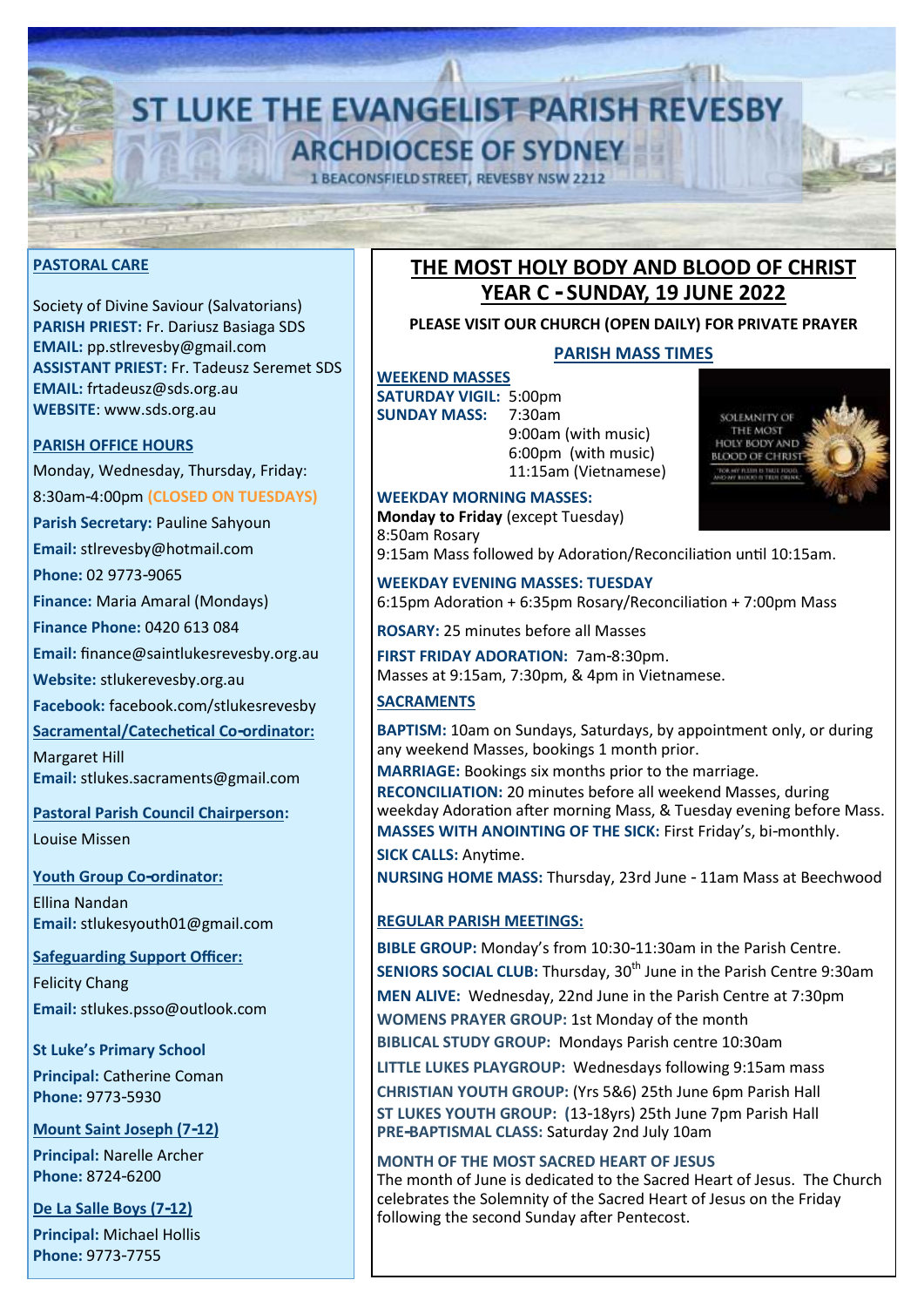#### **PARISH NEWS**

#### **Deacon Bijoy Joseph**

We have received some exciting news regarding our long time parishioner—Deacon Bijoy Joseph. As many of you know Bijoy has been ordained a deacon and is doing a licentiate in Rome. We have confirmation that Bijoy on will be ordained on the 6<sup>th</sup> August at St Mary's Cathedral at 10:30am and he has invited our Parishioners to attend this joyous occasion. Deacon Bijoy will be celebrating his first Mass of Thanksgiving at St Lukes the following Sunday 7th August at 9am. We invite you all to attend and stay on with us for a Parish brunch in celebration. Keep an eye out for more information closer to the date.

#### **The Sacrament of Confirmation**

We ask for your continued prayers as our Parish children will receive the Sacrament of Confirmation this weekend, on Sunday the 19th June. We pray the Holy Spirit fills their hearts and inspires them in every part of their life.



#### **The Sacrament of First Holy Communion**

Registrations for the parent information evening (Wednesday 27th July) for the Sacrament of First Holy Communion have also opened. If your child is Baptised, has received the sacrament of Reconciliation and is in year 3 or above please register at https://

www.trybooking.comBWBOH or contact the Sacramental team for more information stlukes.sacraments@gmail.com

#### **Recommissioning of Eucharistic Ministers**

This weekend we will be recommissioning the Eucharistic Ministers of our Parish. We pray for all those who give their time and care to this ministry and ask that God continues to bless them as they undertake his works.

#### **FINANCE**

This year Planned Giving tax receipts will only be emailed. Please email or SMS your Planned Giving number, name and phone number

to finance@saintlukesrevesby.org.au or

0420 613 084. We appreciate any donation to support our parish. For wedding donations, please scan the QR code, or go to our website using Reference number 1755172 for all other donations select "Loose Collection" in the dropdown provided, and enter the

description of your donation, followed by your name. Thank you.

| <b>Planned Giving</b>                  | <b>FINENSING</b><br>1755164 | <b>Full Na</b><br>Phone<br>Planne<br>Numbe |
|----------------------------------------|-----------------------------|--------------------------------------------|
| 1st Collection<br>(Priests)            | 1755180                     | <b>Full Na</b><br>Phone                    |
| 2 <sup>nd</sup> Collection<br>(Parish) | 1755172                     | <b>Full Na</b><br>Phone<br>Donati          |



me **Number** 

sme **Number** onation **Description/Type** 

Please indicate description of donation in Reference Number 1755172 (2<sup>nd</sup> collection) for other types of donations

#### **UPCOMING PARISH EVENTS**

THE POWER TO CHANGE A LIFE **IS IN YOUR HANDS.** DO SOMETHING ABOUT IT. **Sylinnies Massa denate to the Vir** 

#### **St Vincent de Paul Winter Appeal 2022**

We will again be having a winter appeal for Vinnies. Many people really struggle at this time of year and especially at the moment with winter hitting hard and the prices of essentials going up.. So any donations of food (especially jars of pasta sauce etc), blankets, toiletries etc would be much appreciated. You can bring them to the church from June  $18<sup>th</sup>$  to July  $8<sup>th</sup>$  and leave them in the boxes provided at the doors to the church. We will also be having a special collection at the masses on the weekend of **June 25/26th** for the appeal. Please contact Peter Griffiths on 0432638984 if you have any questions about this.

#### **Holy Fathers Appeal**

The weekend of the **2/3 July** we will be having our collection for The Holy Fathers Appeal. Your assistance and generosity in helping to support the good works of Pope Frances is greatly appreciated.

#### **Chicks at the Flicks & State of Origin Social night**

St Luke's School is presenting two great nights as an opportunity to socialize, reconnect and just hang out. Chicks at the Flicks will be a monthly event showcasing the movie of the month at a local cinema. This month it is "Elivis" so get your Hound dog on and come along!! To register your interest please follow this link https://forms.gle/tQz2V7LLMgc4cQsx9

But we would never leave out the men in our lives who also need time to be with other blokes and just chill so they are also offering a night to watch the State of origin on a big screen on Wednesday the 13th July. No footy night is complete without a good old Aussie Sausage sandwich! To register your interest and reserve a place follow the link below https://forms.gle/LuAGRY36VvwwGHK9A





#### **SAVE THE DATE**

**Sunday 24th July** - Feast Day of St Charbel we will have a special mass top celebrate followed by a special Lebanese inspired morning Tea.

**Sunday 31st July** - Stewardship Sunday. There will be no Homily on this day but an opportunity and invitation for each of you to answer the call to Stewardship. Make sure you read the ministry spotlight section of the bulletin for information of the various ministries in the Parish or speak to Father if you have any questions.

**Tuesday 18th October** - Feast day of our patron Saint - St Luke the Evangelist. We will provide more information about celebrations for this closer to the date.

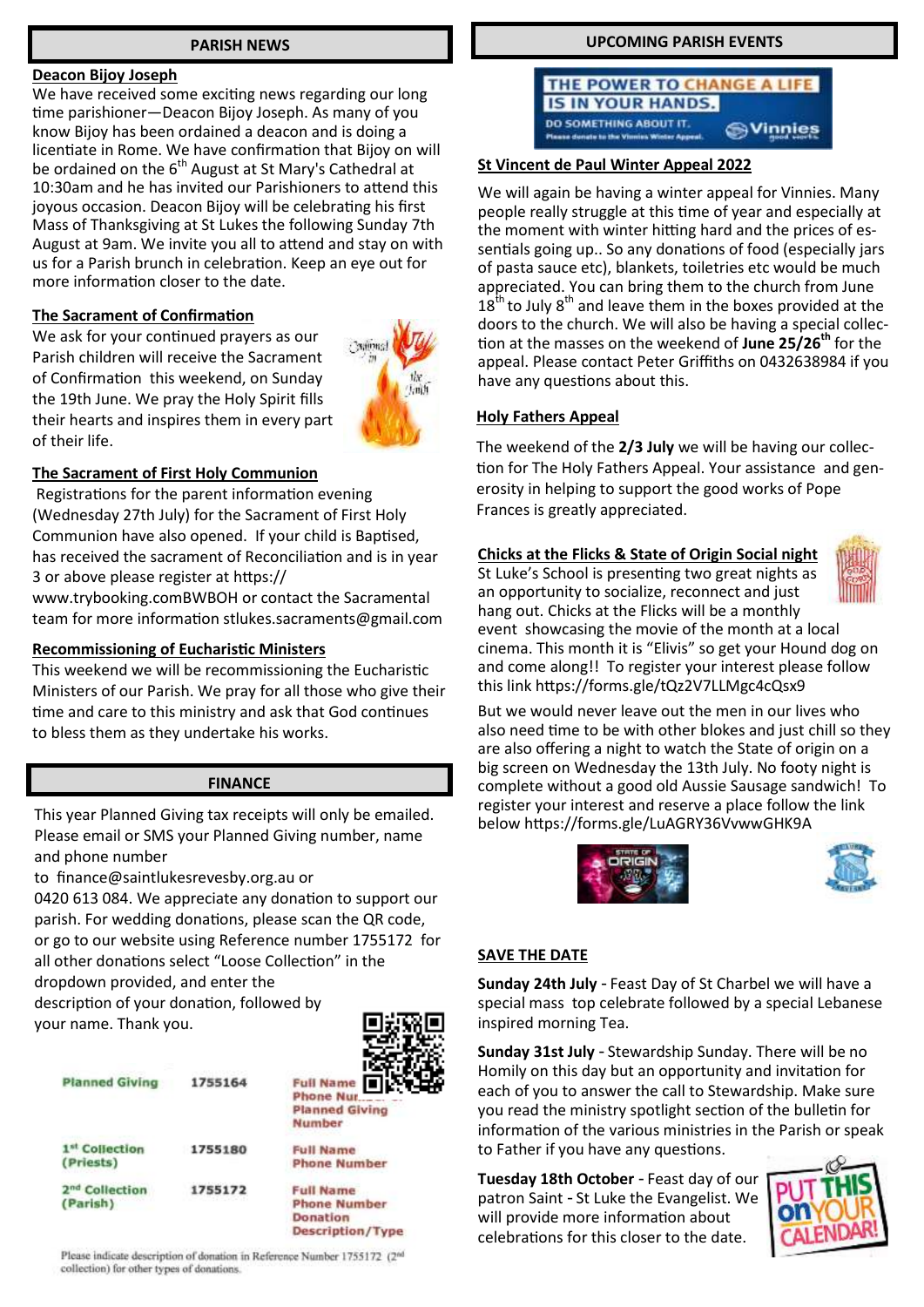#### **Ministry Spotlight**

**Eucharistic Ministers & Acolytes** - are appointed by t he Parish Priest to assist and serve. A Eucharistic Minister, also known as a Communion Steward, is someone who assists in the distribution of Holy Communion to the congregation of the Parish and provides communion to the sick. An acolyte also responds to a call to serve as they assist the Parish Priest in the preparation and celebration of mass. If you think you are called to either of these ministries and would like more information please speak to Father or a member of this ministry.

#### **CATHOLIC ARCHDIOCESE OF SYDNEY**



#### **World Youth Day 2023**

Katerina, lay Salvatorian, will visit our parish on Sunday 26th June at 4.30pm at to speak about the upcoming WYD2023. We look forward to hearing about the exciting event and invite all youth to attend her talk.

|                                          | <b>Morning Tea</b> |
|------------------------------------------|--------------------|
| 19 June - Pauline Sahyoun/Rachelle Tahan |                    |
| 26 June-Christine Dale/Loretta Khoury    |                    |

**Communion to the Sick 19 June–** Russel Rodrigo, Frank Tosi, Maureen Higgs **26 June -** Tam Huynh, Tan Huynh

#### **CAN YOU HELP?**



**YOU HAVE THE POWER TO HELP** 

#### We are in desperate need of volunteers at our Parish. Help is needed in the following ministries:

Readers Counters Catechism **Childrens Liturgy** Musicians Maintenance Social and Fundraising **Eucharistic Ministers** Acolytes Altar servers

A small amount of your time goes a long way to keeping our Parish alive and strengthening your relationship with God.

Please email or call if you can help 97739065 or administrukerevesby.com

Thankyou to all who have responded to this call over the last week, it was encouraging and greatly appreciated. We still need more volunteers as there is always work to be done and help needed.

| <b>Church Cleaning</b> | <b>Altar Linen</b>      |
|------------------------|-------------------------|
| 19 June-Huynh Group 5  | 19 June - Ruby Joseph   |
| 25 June-Huynh Group 1  | 26 June - Monica Taylor |
|                        |                         |

**Counters 19 June -** Pat McNamara(L), Katia Badaoi, 2 Volunteers needed

**26 June** - Maureen Higgs(L), Frank Tosi, Mary Mullins, Geoff Mullins, Lorraine Patrick

**MUSICIANS - Please ensure you record your music in the** 

| register on the Organ. |  |  |
|------------------------|--|--|
|------------------------|--|--|

| 18/19 June 2022      | 5:00 pm                                                        | $7:30$ am                           | $9:00$ am                                                        | 6:00pm                                               |
|----------------------|----------------------------------------------------------------|-------------------------------------|------------------------------------------------------------------|------------------------------------------------------|
| <b>Acolytes</b>      | George Mansour                                                 | Russell Rodrigo                     | Patrick Sharkey                                                  | Luke D & Richard D                                   |
| <b>Readers</b>       | Dinuki Algama<br>Seema Miranda                                 | <b>Tony Sartor</b><br>Geoff Mullins | Jan Lipari<br>Salome D'Costa                                     | Chase Missen<br><b>Winnifred Chaves</b>              |
| <b>Musicians</b>     | <b>Volunteer Needed</b>                                        |                                     | Nancy                                                            | Natasha                                              |
| <b>Altar Servers</b> | Laya Israel<br>Jayden Janto<br>Kleon Kurniawan<br>Isaiah Bowen | Joanne & Andrew Dao                 | Ansel Sequeira<br>Anna Segueira<br>Ivy Nguyen<br>Layla Pangilian | <b>Emily Embrey</b><br>Meekah Embrey<br>Isaiah Bowen |
| 25/26 June 2022      | 5:00 pm                                                        | $7:30$ am                           | $9:00$ am                                                        | 6:00pm                                               |
| <b>Acolytes</b>      | Gary Donovan                                                   | Russell Rodrigo<br>Roy Seely        | David Hill                                                       | Sam K & Max K                                        |
| <b>Readers</b>       |                                                                |                                     |                                                                  |                                                      |
|                      | St Lukes School                                                | Lynda Griffiths<br>Lorraine Patrick | Elena Abraham<br>Peter Costello                                  | <b>Ruth Moraes</b><br>Nicole Gagic                   |
| <b>Musicians</b>     | <b>Hugh Casey</b>                                              |                                     | Gary's Group                                                     | Harmony                                              |